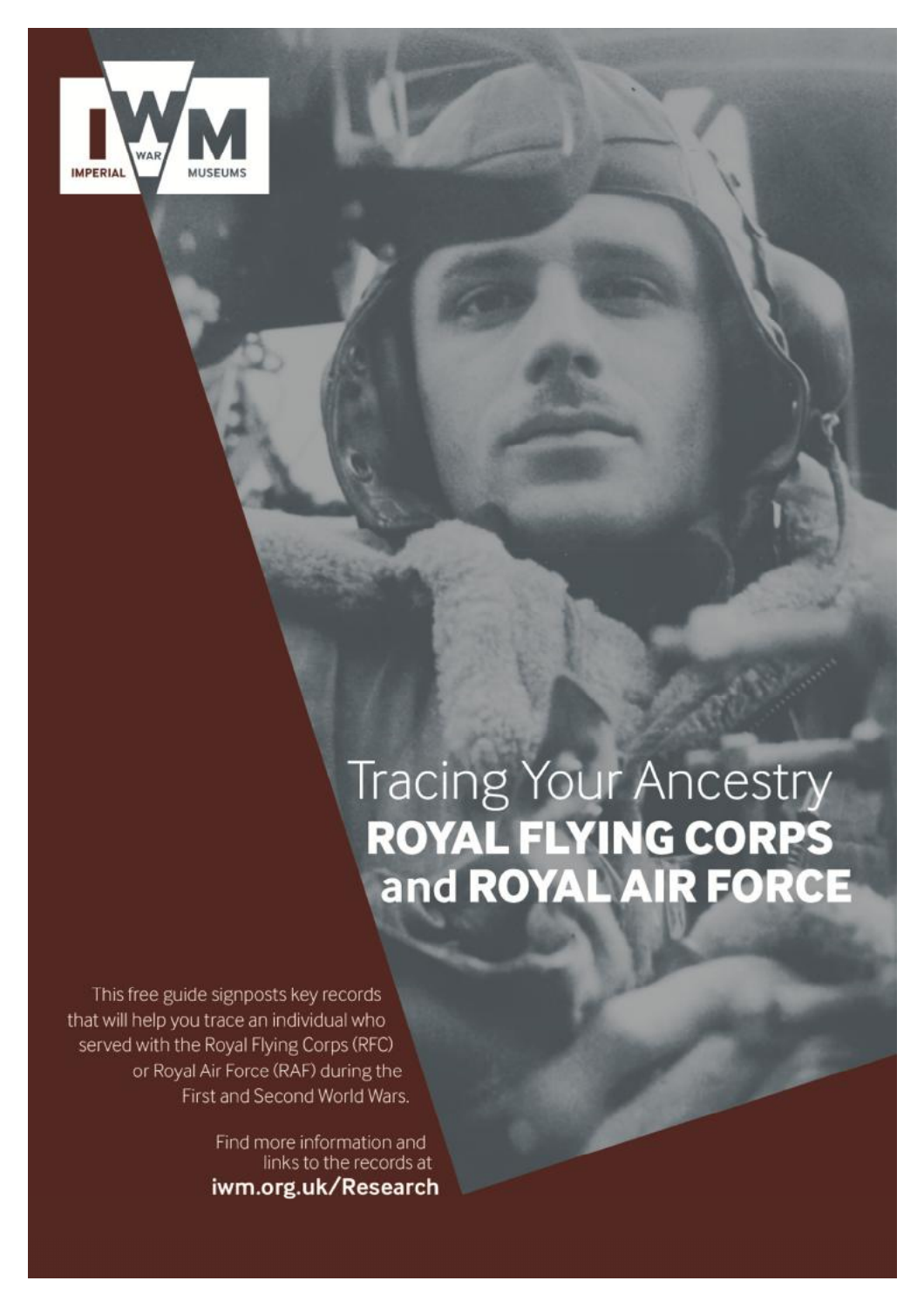# **You can research the experiences of an individual by looking at:**

- **Service records** administrative files may record dates and places of enlistment and demobilisation,  $\mathbf{r}^{\mathrm{max}}$ postings and units, injuries or disciplinary action. Different records exist for airmen and officers
- **Casualty information** sources recording those wounded or taken prisoner of war as well as the burial and commemoration of those who died
- **Medal records** medal entitlements can indicate involvement in specific campaigns as well as awards for service or gallantry
- **Unit and operational histories** resources describing the day to day operational activities of units
- **Social and local history** church records, local newspapers, school and workplace registers may mention an individual

Start by gathering information from mementoes, medals, letters and documents that you or other family members may still have. Look for clues about which units the person served with, what ranks they held and their service number to help you find and search the right records. Many records are only available online, sometimes on more than one site:

- l. ancestry.co.uk – **A**
- findmypast.co.uk **F**
- IWM's Lives of the First World War **– L**
- The National Archives **T**   $\mathbf{r}$

Some are free to view but others are available on either a subscription or pay per view basis **(£)**.

## **IWM**

Visit IWM London, IWM North, IWM Duxford, Churchill War Rooms and HMS Belfast and explore and research the wartime experiences of people from across Britain and the Commonwealth from 1914 to the present.

IWM collections include documents, art, photos, film, sound recordings, printed materials, publications, ephemera and objects ranging from badges, uniforms, equipment and weapons to ships, tanks and aircraft. IWM London has an outstanding research library including over 150,000 books and periodicals.

Research our collections using the online catalogue [www.iwm.org.uk/collections/search](http://www.iwm.org.uk/collections/search). Keep the initial search simple, and try a variety of terms. Results can be filtered, for example using 'Category' allows you to select different types of material.

Drop-in to Explore History at IWM London for free, where you can search the catalogues, and use other online resources and multimedia displays to discover treasures from our archives and the personal stories behind them. Appointments are available for you to do more in-depth investigation in our Research Room.

Check [www.iwm.org.uk/research/research-facilities](http://www.iwm.org.uk/research/research-facilities) for more information, opening times and to request an appointment.

Other free IWM signposting guides include:

- Tracing Army Ancestry
- Tracing Royal Navy Ancestry
- Tracing Merchant Navy Ancestry
- Tracing Prisoners of War
- Tracing Home Front Ancestry 1939–1945

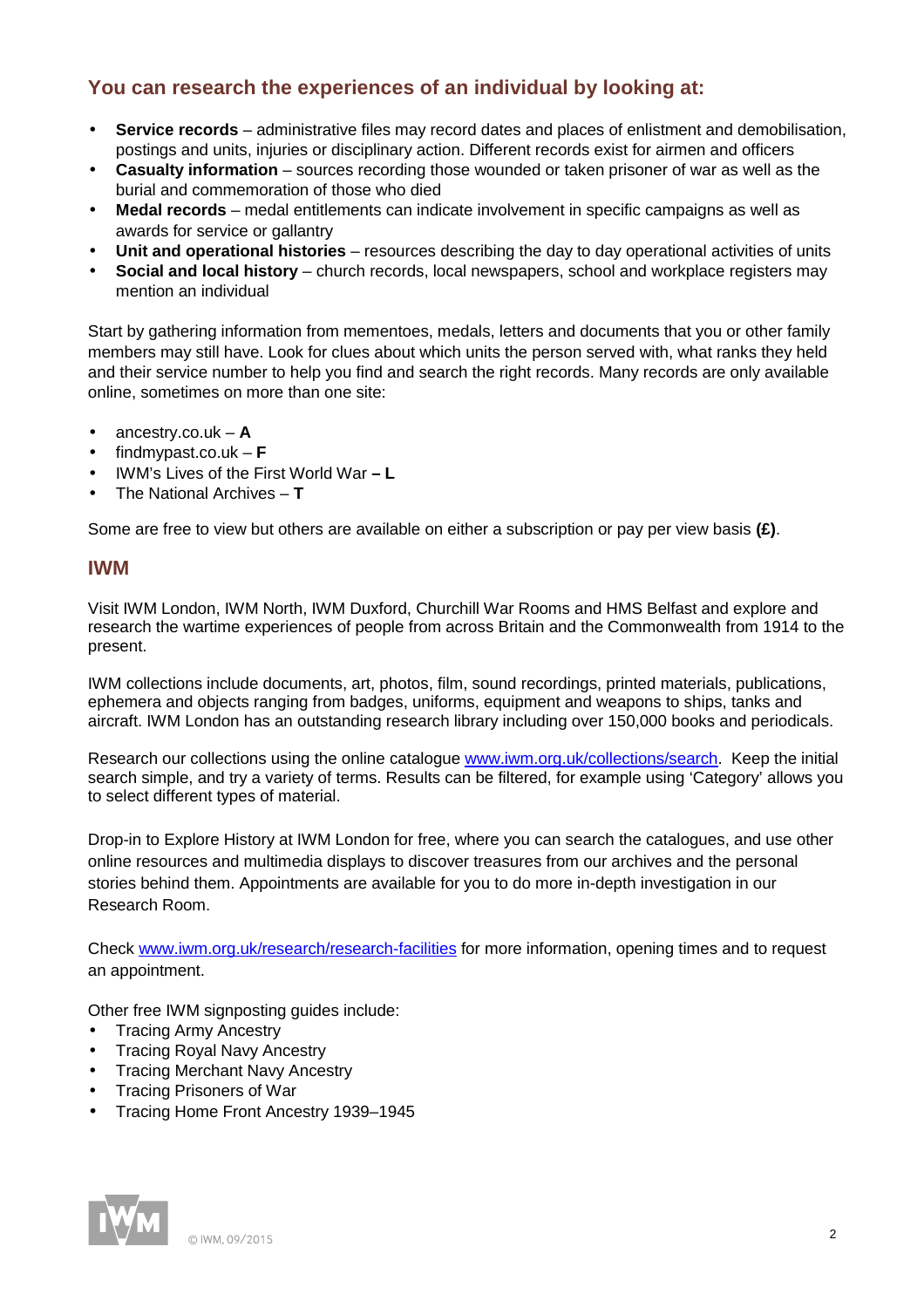Early military aviation was the responsibility of the army who established the RFC in 1912. The naval wing moved to the control of the Admiralty when the Royal Naval Air Service (RNAS) was formed in 1914. The two organisations combined to create the independent RAF on 1 April 1918. Those who served in the RFC or RNAS and then the RAF may have records in more than one place.

## **RFC/RAF service records**

The National Archives (TNA) holds the service records for men who served up to 1922. Their service, rank and dates determine which set of records you need:

**RFC airman who died or were discharged before 1 April 1918** - British Army service records (see IWM leaflet Tracing Army Ancestry) **L, F, A (£)** 

**RNAS ratings including those who served in the Royal Navy before July 1914** - Register of Seamen's Services (ADM 188) on **T, L, F, A (£)** 

**RAF airmen (service numbers 1 to 562875) including RFC airmen and RNAS ratings who transferred to the RAF on 1 April 1918** – RAF airmens' service records (AIR 79) on **L, F (**£**)** 

**All non-officer members of the RAF on 1 April 1918** – listed in the *Royal Air Force Muster Roll* in numerical order - at [www.rafmuseumstoryvault.org.uk](http://www.rafmuseumstoryvault.org.uk) (free) and on **L, F (£)** 

**RFC officers who served between 1914 and March** 1918 - RAF officers service records (AIR 76) on **T, L, F (£)**

**RNAS officers who served before 1918** - RNAS officers' service records (ADM 273) on **T (£)**

**RAF Officers, including those who transferred from the RFC and RNAS on 1 April 1918 and served up to 1922** (most had been discharged by 1919) - RAF officers service records (AIR 76) on **T, L, F (£)** 

**Men from the USA and Dominions who served with the British Air Forces** are included in the Roll in AIR 2/219. Some nominal rolls for individual units are in AIR1. Both are available at TNA.

**RAF personnel who served after 1922 and those who served during the Second World War** – service records are held by the RAF 3<sup>rd</sup> Party Disclosure Team. Full records will be released to proven next of kin. Only very basic information about deceased service personnel will be released to other enquirers, with slightly more detail made available 25 years after the date of death. The fee is currently £30 and there may be a lengthy wait for this service. Download the application forms from [www.gov.uk/get-copy-military-service-records](http://www.gov.uk/get-copy-military-service-records)

**Officers' commissions and promotions** are listed in the regular official publications:

### **RFC officers** – the *Army List*

**RNAS officers** - the *Navy List* 

**RAF officers (from 1918)** - the *Air Force List*

IWM holds an extensive set of these publications. The *London Gazette* also lists commissions and promotions up to the present day on [www.thegazette.co.uk](http://www.thegazette.co.uk)

**Individuals who qualified as a pilot 1910-1950 -** Aviators' Certificates, some with photo, issued by the Royal Aero Club on **A (£)**

**Courts martial records from 1918–1986** (AIR 21) are held at TNA.

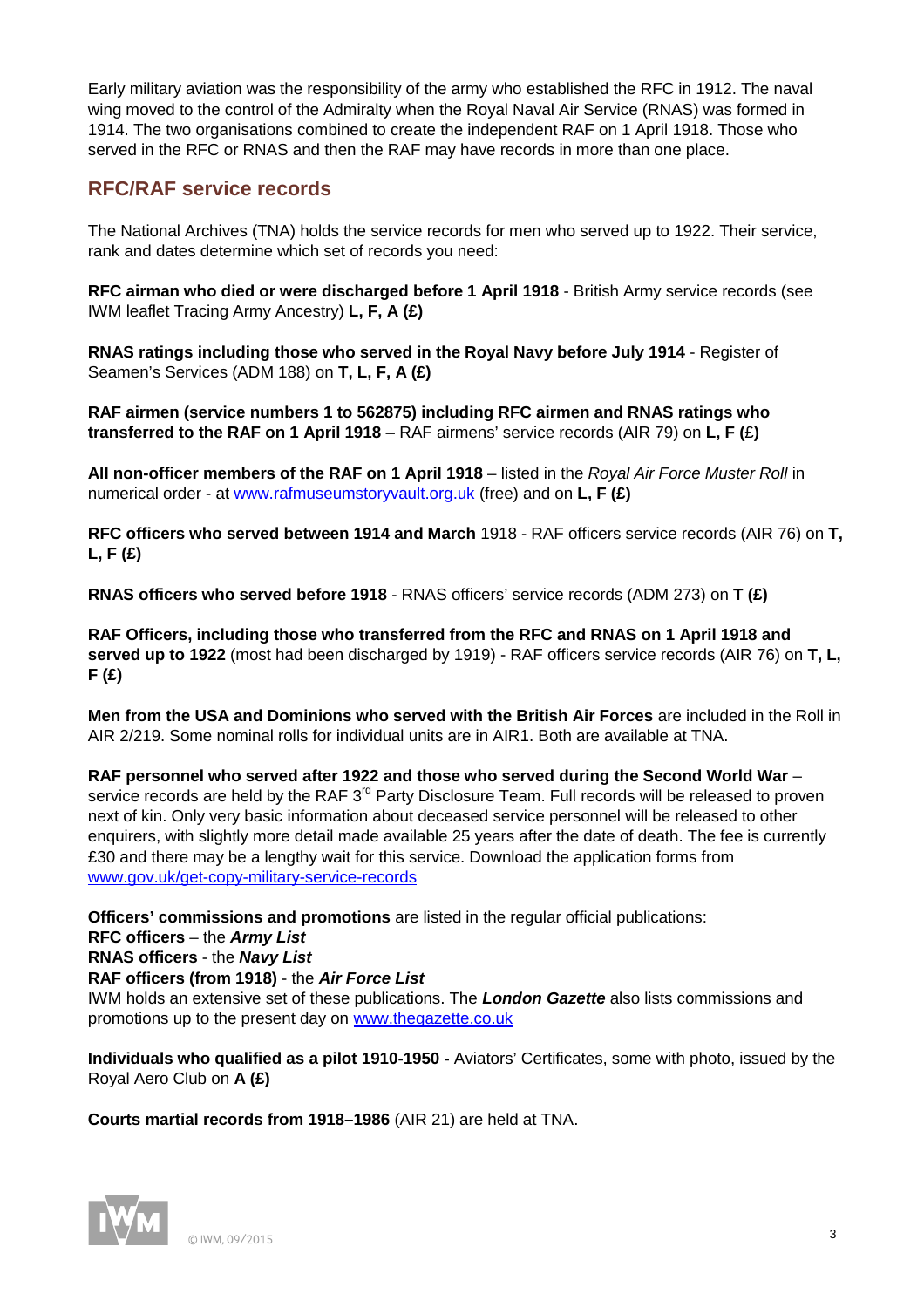## **Casualty records**

Rolls of Honour and other sources may list those who served as well as those who died or were killed in action. IWM holds a large collection of published rolls of honour for localities, schools, institutions and other organisations. Rolls may also be found in Squadron histories and periodicals. For more information about prisoners of war see the *Tracing Prisoners of War* guide.

*Airmen Died in the Great War 1914–1918: The Roll of Honour of the British and Commonwealth Air Services of the First World War* compiled by Chris Hobson (Suffolk: JB Hayward, 1995).

*The Sky their Battlefield II: Air Fighting and the Complete List of Allied Air Casualties from Enemy Action in the First War: British, Commonwealth, and United States Air Services 1914 to 1918* by Trevor Henshaw (Fetubi Books, 2014).

**RAF officers deceased from 1916 to 1920** – pensions paid to relatives (PMG 44) at **TNA**. **RAF officers invalided from 1917 to 1920** – Officers' pension records (PMG 42/13) at **TNA**.

**RFC, RNAS and RAF casualties 1915 to 1928** - cards record deaths, injuries and illness. Held by the RAF Museum, the cards are available to search on [www.rafmuseumstoryvault.org.uk](http://www.rafmuseumstoryvault.org.uk).

**Second World War Bomber Command aircraft that failed to return from an operational flight**  cards normally showing the names of the crew, their fate, the route taken and bomb load - available in the **RAF Museum Reading Room**.

**RAF personnel missing in combat** (aircraft losses) - RAF Casualty Files are gradually transferred and opened to the public at TNA under the Public Records Act. **Up to August 1940 -** (AIR 81) at **TNA**. **From 1940 to the present day** - applications can be made to the RAF Air Historical Branch subject to the same restrictions and fees as for service records. The amount of information contained in the records varies and copies may not be made due to the fragile nature of the originals.

*Royal Air Force Bomber Command Losses of the Second World War* by WR Chorley (Leicester: Midland Counties Publications, 1992–2007). Several volumes. Amendments and additions can be searched at [www.rafinfo.org.uk](http://www.rafinfo.org.uk)

*Royal Air Force Fighter Command Losses of the Second World War* by Norman LR Franks (Leicester: Midland Publications, 1997–2000)

**Service personnel who died between 4 August 1914 and 31 August 1921 and between 3 September 1939 and 31 December 1947** - the Commonwealth War Graves Commission (CWGC) are responsible for the graves or official memorials to those with no known grave. Details of the commemoration of each individual are listed on [www.cwgc.org.](http://www.cwgc.org) IWM has a complete set of the CWGC's original published memorial and cemetery registers.

**Military personnel who died in service after 1 January 1948** may have had either a private or a service funeral and headstone. Details of service personnel buried in 'non-World War' graves are available from the Commemorations team at the Joint Casualty and Compassionate Centre.

**Personnel who have died whilst on duty or as the result of terrorist activity since 1 January 1948** are commemorated on the Armed Forces Memorial at the National Memorial Arboretum. Search the roll of honour on [www.gov.uk/search-armed-forces-memorial-roll-of-honour](http://www.gov.uk/search-armed-forces-memorial-roll-of-honour)

**IWM's War Memorials Archive** records UK war memorials - search iwm.org.uk/warmemorials

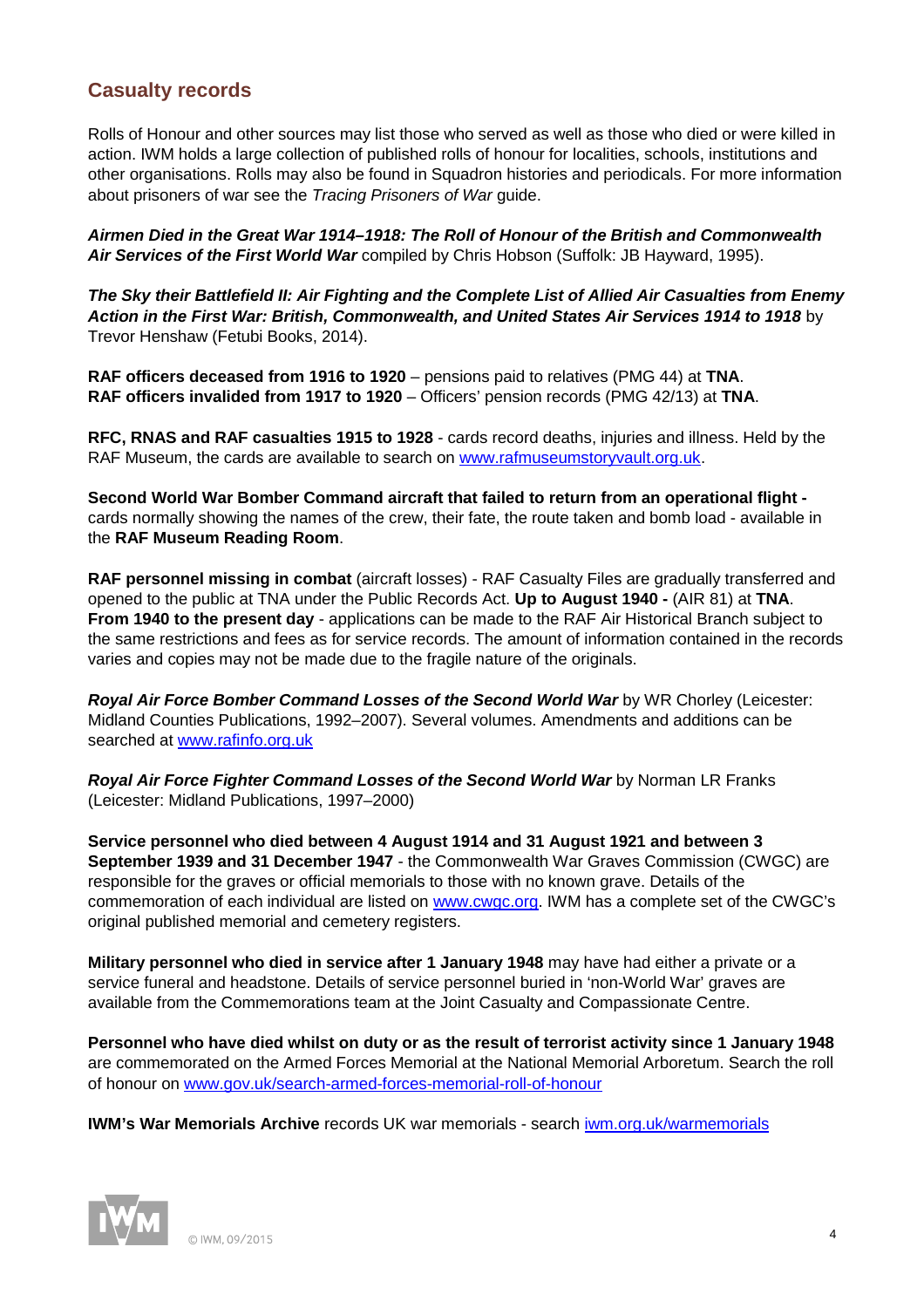# **Medals**

Eligibility for campaign and service medals is based on set criteria, usually being present in a particular theatre of war within given dates or carrying out a set number of operational sorties.

**First World War personnel** may have qualified for the 1914 Star or 1914/15 Star, British War Medal, Victory Medal, Territorial Force War Medal and/or if they were discharged due to wounds or sickness, the Silver War Badge. The name, rank and number of the individual will appear on the medal. The Ministry of Defence is not able to issue or replace First World War medals under any circumstances.

**RFC officers and airmen who served overseas before 1916** - medals were issued by the War Office. Details are on the First World War Medal Index Cards (WO 372) on **T (£).** The Medal Index Cards (free) and Rolls (£) are also available on **A**.

**RNAS personnel awarded campaign and long service and good conduct medals** - Naval Medal Rolls (ADM 171) on **L, F, A (£).** Digital microfilm copies of these rolls can be downloaded from TNA for free.

**RFC personnel who first served overseas in 1916 or later or who joined after the formation of the RAF in April 1918** - there are no records for campaign medals issued by the Air Ministry. The only place you will find details about a medal entitlement will be on a service record.

**Second World War RAF personnel** may have qualified for the War Medal 1939 to 1945, 1939 to 1945 Star, Air Crew Europe, Africa, Atlantic, Burma, France and Germany, Italy and Pacific Stars and/or the Defence Medal: 1939 to 1945. Second World War medals are not named.

The eligibility for each medal is described on [www.gov.uk](http://www.gov.uk) under *Medals: campaigns, descriptions and eligibility*. The locations and dates of service recorded on an individual's service record will indicate if they are entitled to a particular medal.

The Ministry of Defence Medal Office can confirm if an individual is eligible to receive Second World War or post 1945 medals and issue those previously unclaimed to veterans or their next of kin.

Gallantry medals are awarded for an especially heroic deed or action. Announcements are listed in the official journal *London Gazette*.

For some but not all awards, there may also be a separate citation, which describes the action for which the award was made. Operational records or a published squadron/unit history might provide some details, although the individual may not be named.

A few RAF recommendations for honours and awards between 1935 and 1990 are in WO373 - **T**.

IWM has some published listings of medal awards for decorations such as the Victoria Cross, Distinguished Flying Cross and Distinguished Flying Medal

# **Unit and operational histories**

Some squadron activities during the First World War are recorded in AIR1 at TNA but coverage is limited. Operations Record Books in AIR27 mostly from the mid-1930s, provide a daily record of events each squadron on Form 540. Some, mainly Second World War are available online - **T**.

IWM has a good collection of RFC/RAF material including squadron histories. However the number of such histories is relatively small compared with the total number of RAF squadrons that have existed.